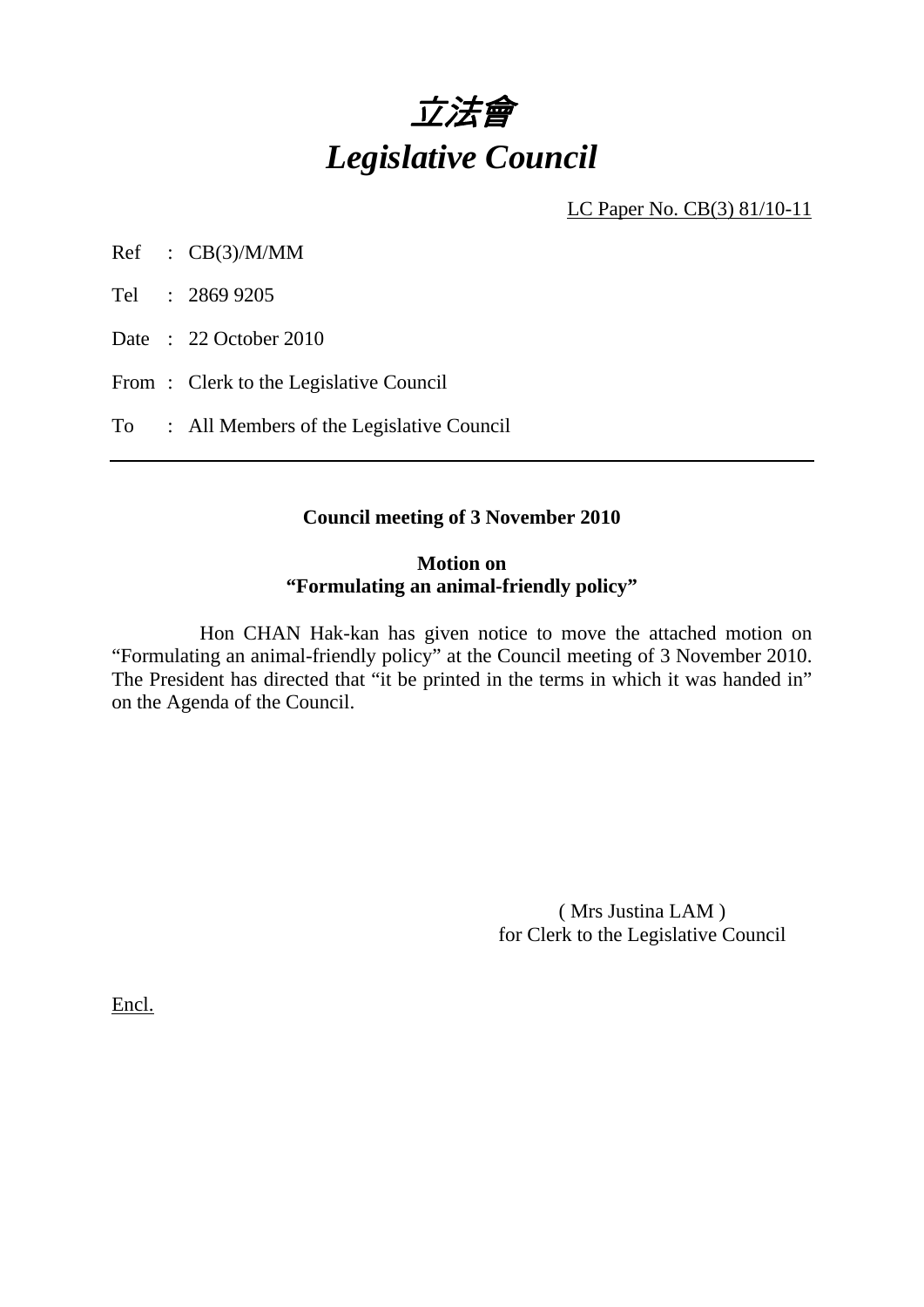# (Translation)

# **Motion on "Formulating an animal-friendly policy" to be moved by Hon CHAN Hak-kan at the Legislative Council meeting of Wednesday, 3 November 2010**

### **Wording of the Motion**

That the keeping of pets among Hong Kong people has become increasingly common, and there is also a growing concern about the rights of animals; however, the animal welfare policy in Hong Kong lags far behind the standards of other developed places in the world, and cases of animal cruelty keep occurring; tens of thousands of animals are euthanized every year, and there is still insufficient activity space for the integration of human beings and animals within the communities; in this connection, this Council urges the Government to formulate an 'animal-friendly policy' to ensure that the rights of animals can be safeguarded; the relevant policy measures should include:

- (a) by making reference to the present animal protection legislation in developed places, to review and amend the existing Prevention of Cruelty to Animals Ordinance for the purpose of catching up with international standards, and to classify the intentional abandonment of animals as animal cruelty, as well as to explore the provision of compulsory psychological counselling and courses on animal protection to convicted persons;
- (b) to establish 'animal police' teams specially tasked to investigate cases of animal cruelty and abandonment, enhance the training of frontline enforcement officers on handling cases of animal cruelty and their awareness of such cases, and set up a 'dedicated hotline for reporting animal cruelty', with a view to curbing the situation of animal cruelty and abandonment from becoming prevalent;
- (c) to request the Department of Justice to pay close attention to the sentencing for cases of animal cruelty, and where sentencing for the cases concerned cannot fully reflect their seriousness, to seek sentencing guidelines by applying for reviews of sentences to the relevant courts, so as to truly reflect the social concern about offences of animal cruelty;
- (d) to improve the existing management mechanism for the sale and registration of animals, including reviewing the licensing and regulatory mechanism for the sale and breeding of pets and stepping up the monitoring of the sources of animals, so as to combat problems such as unlicensed animal breeding and illicit animal import;